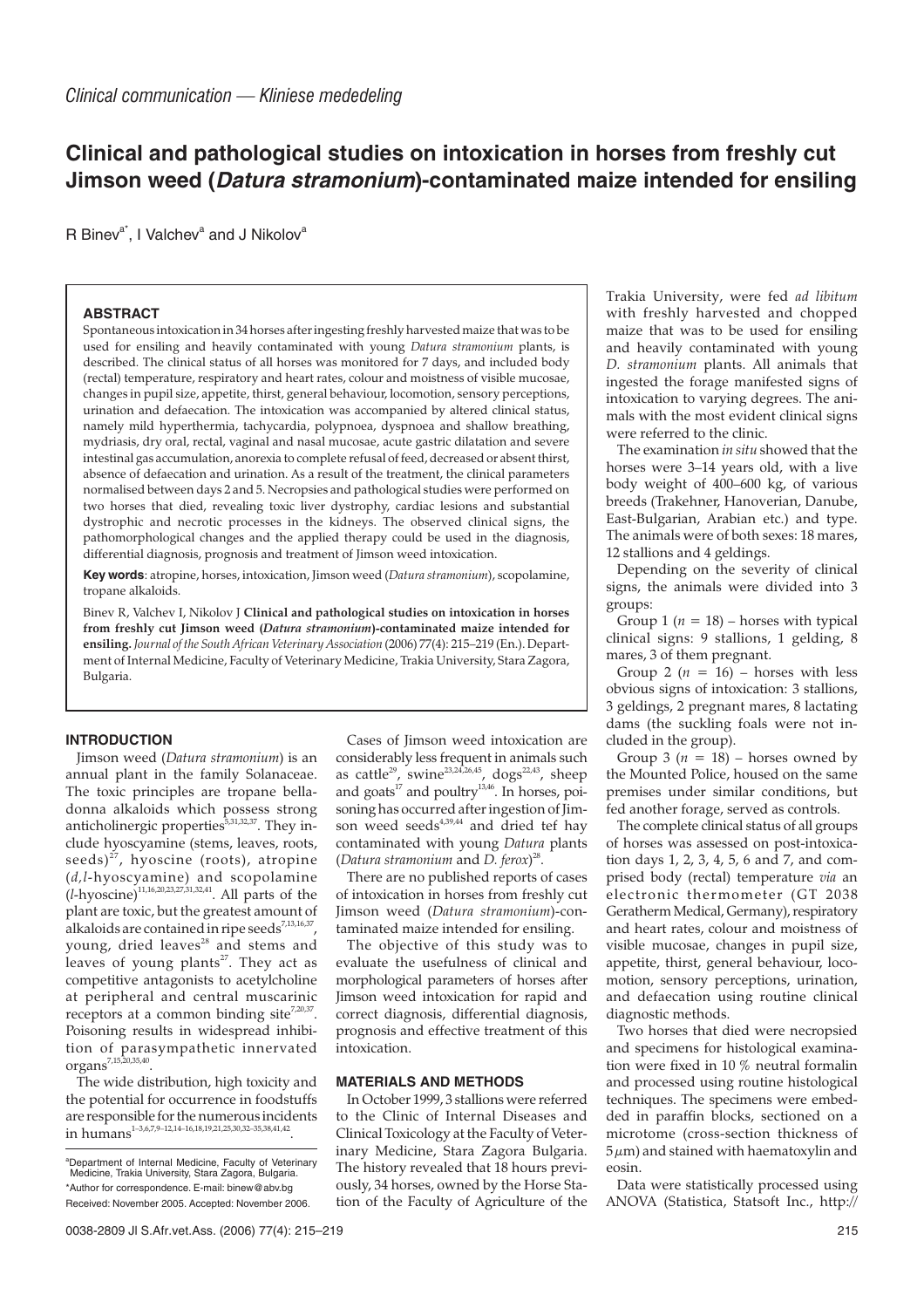Table 1:**Change in clinical parameters in horses after intoxication with Jimson weed** (Datura stramonium) **(groups 1 and 2) and in the control group (group 3).**

| <b>Parameter</b>           | Group | Day after the intoxication |                        |                |                |                |                |                |
|----------------------------|-------|----------------------------|------------------------|----------------|----------------|----------------|----------------|----------------|
|                            |       |                            | $\overline{2}$         | 3              | 4              | 5              | 6              | 7              |
| Body temperature (°C)      |       | $38.8 \pm 0.3^{\circ}$     | $38.6 \pm 0.2^{\circ}$ | $37.9 \pm 0.1$ | $38.0 \pm 0.2$ | $37.6 \pm 0.3$ | $37.9 \pm 0.3$ | $37.5 \pm 0.2$ |
|                            | 2     | $37.8 \pm 0.2^b$           | $37.4 \pm 0.1$         | $37.4 \pm 0.1$ | $37.6 \pm 0.2$ | $37.8 \pm 0.2$ | $37.2 \pm 0.2$ | $37.4 \pm 0.3$ |
|                            | 3     | $37.5 \pm 0.2$             | $37.2 \pm 0.1$         | $37.9 \pm 0.2$ | $37.7 \pm 0.3$ | $37.3 \pm 0.2$ | $37.5 \pm 0.2$ | $37.4 \pm 0.2$ |
| Heart rate (per min)       |       | $98.8 \pm 8.3^{\circ}$     | $72.4 \pm 5.4^{\circ}$ | $54.5 \pm 6.3$ | $41.3 \pm 5.8$ | $50.2 \pm 6.3$ | $43.0 \pm 5.0$ | $38.7 \pm 4.2$ |
|                            |       | $65.4 \pm 7.1^{\circ}$     | $58.3 \pm 6.7^a$       | $48.3 \pm 6.2$ | $38.8 \pm 6.3$ | $48.4 \pm 4.2$ | $46.6 \pm 5.8$ | $42.3 \pm 3.3$ |
|                            | 3     | $37.8 \pm 5.8$             | $39.1 \pm 4.8$         | $40.2 \pm 7.1$ | $38.8 \pm 5.5$ | $42.4 \pm 4.8$ | $37.8 \pm 5.2$ | $35.0 \pm 5.0$ |
| Respiratory rate (per min) |       | $64.5 \pm 7.3^{\circ}$     | $34.2 \pm 5.8^{\circ}$ | $15.8 \pm 2.6$ | $14.5 \pm 2.6$ | $12.7 \pm 1.8$ | $14.4 \pm 2.9$ | $13.2 \pm 2.6$ |
|                            | 2     | $30.2 \pm 5.6$             | $16.2 \pm 2.8$         | $18.2 \pm 2.1$ | $13.7 \pm 1.4$ | $14.4 \pm 2.3$ | $12.7 \pm 1.8$ | $13.4 \pm 1.1$ |
|                            | 3     | $16.2 \pm 2.3$             | $14.3 \pm 2.4$         | $16.8 \pm 1.4$ | $15.6 \pm 2.3$ | $14.8 \pm 1.8$ | $13.8 \pm 2.1$ | $15.2 \pm 2.7$ |

 ${}^{a}P$  < 0.05;  ${}^{b}P$  < 0.01;  ${}^{c}P$  < 0.001.

www.statsoft.com). Differences between groups 1–2 and the control group, for each time interval, were considered statistically significant when  $P < 0.05$ .

#### **RESULTS**

#### **Clinical studies**

The changes in the clinical parameters body temperature, heart and respiratory rates are presented in Table 1. In horses from the group 1, statistically significant changes ccurred by post-intoxication days 1 and 2. The rectal temperature was higher on days 1 and 2 (38.8 ± 0.2 °C, *P* < 0.01, and  $38.6 \pm 0.2$  °C,  $P < 0.01$ , respectively) than in the control group (37.5  $\pm$ 0.2 °C and 37.2  $\pm$  0.1 °C, respectively.

Heart rates were also higher on days 1 and 2 in group 1 (98.8  $\pm$  8.3/min,  $P < 0.01$ , and  $72.4 \pm 5.4$ /min,  $P < 0.01$ , respectively) than in the control group  $(37.8 \pm 5.8/\text{min})$ and  $39.1 \pm 4.8$ /min, respectively). A weak, soft and rhythmic pulse and visible cardiac shocks in the cardiac region were registered.

The respiratory movements were faster on days 1 and 2 (64.5 ± 7.3/min, *P* < 0.01, and  $34.2 \pm 5.8$ /min,  $P < 0.01$ , respectively that in the control group  $(16.2 \pm 2.3/\text{min})$ and  $14.3 \pm 2.4$ /min, respectively). The movements were shallow and the nostrils were flared. By post-intoxication day 3, the parameters returned to normal.

The clinical signs in this group were conspicuous, comprising mydriasis, complete refusal of feed, lack of thirst, defaecation and urination, dry mucosae (oral, nasal, vaginal and rectal), diffusely reddened conjunctivae, disturbances in locomotion, hyperaesthesia, muscle cramps and hyperreflexia.

Colic symptoms in horses from this group were moderately severe and continuous. The animals struck the ground with their forelimbs, turned their heads towards the abdomen (mostly to the left side) and stood with legs widely apart (urinating posture).

Gross examination revealed bilateral enlargement of the abdomen (in most cases more evident on the left side). Rectal examination of all animals revealed strong intestinal gas accumulation, especially in *colon primum ventrale et dorsale sinistrum.* In three-quarters of the animals this was accompanied by an increase in caecal and gastric volume.

Within 3–5 days most of the clinical signs had normalised, the last ones to do so being moistness of the mucosae, appetite and normal colour of conjunctivae (by post-intoxication days 5–6).

By day 3, polydipsia, frequent urination and defaecation were observed in 12 horses (66.6 %). The faeces were soft to aqueous, with a very unpleasant odour and greenish in colour. These changes receded after the 5th to 6th day.

In spite of therapy (see below), 2 horses died on the 2nd day.

In group 2, statistically significant changes in body temperature were not detected. The heart rate was higher by days  $1-2$  (65.4  $\pm$  7.1/min,  $P < 0.01$ , and 58.3  $\pm$  6.7/min,  $P < 0.05$ , respectively) than in the control group (37.8  $\pm$  5.8/min and 39.1  $\pm$  4.8/min, respectively). The pulse was weak and soft. The respiratory rate was higher than in the control group only on day 1 (30.2 ± 5.6/min, *P* < 0.05, *vs*  $16.2 \pm 2.3$ /min).

In group 2 the colic symptoms alternated with short, painless episodes. The other clinical singns were less obvious and transient. Only on post-intoxication day 1 were the following clinical signs observed: mydriasis in 9 horses (56.2 %), complete refusal of feed  $(n = 4)$  (25 %), anorexia ( $n = 12$ ) (75 %), lack of thirst ( $n =$ 4) (25 %), lack of defaecation (*n* = 8) (50 %), dry mucosae (*n* = 5) (31.2 %), diffusely reddened conjunctivae (*n* = 2)  $(12.5\%)$  and nervous signs  $(n = 3)$   $(18.8\%).$ The frequency of urination remained unchanged.

Gross examination revealed no enlargement of the abdomen and the rectal examination showed all horses to have a weak intestinal gas accumulation in *colon primum ventrale et dorsale sinistrum* and the caecum. The stomach was not dilated.

The suckling foals  $(n = 8)$  of dams from this group did not show signs of intoxication. Only 2 of them (25 %) had diarrhoeic faeces, and more frequent defaecation was evident on days 2 and 3.

# **Morphological studies**

Several hours (3–5) before two of the horses in group 1 died, they were recumbent with stretched forelegs, often followed by lateral recumbency accompanied by kicking in the direction of the abdomen and looking in the same direction. Sweating, grinding of teeth, flared nostrils, clonic seizures, hypothermia (35–35.5 °C), accelerated, weak, soft and hardly perceptible heart rate (100– 120/min), elevated respiratory rate (50–60/min) and shallow respiration were also observed.

The pathoanatomical study evidenced a strong intestinal and gastric gas accumulation. In 1 horse the stomach was ruptured and in the other one, the diaphragm. The wound edges were irregular and impregnated with clotted blood, thus showing that the rupture took place before death. The mesenterial blood vessels were highly hyperaemic, and on the mesenterium and intestinal serosa, petechial haemorrhages were present. The gastric, intestinal and bowel mucosae were diffusely reddened. In the stomach and intestinal content, seeds and seed pods of Jimson weed were found. In the animal with the ruptured stomach, similar contents were found in the abdominal cavity as well. Multiple small erosions and superficial necroses on the bowel mucosa were observed. Mesenterial lymph nodes were oedematous, with a moist rosereddish cross-section and single haemorrhages. The liver had a clay-yellow colour and in some areas, the enlarged and blood-filled central veins of lobules were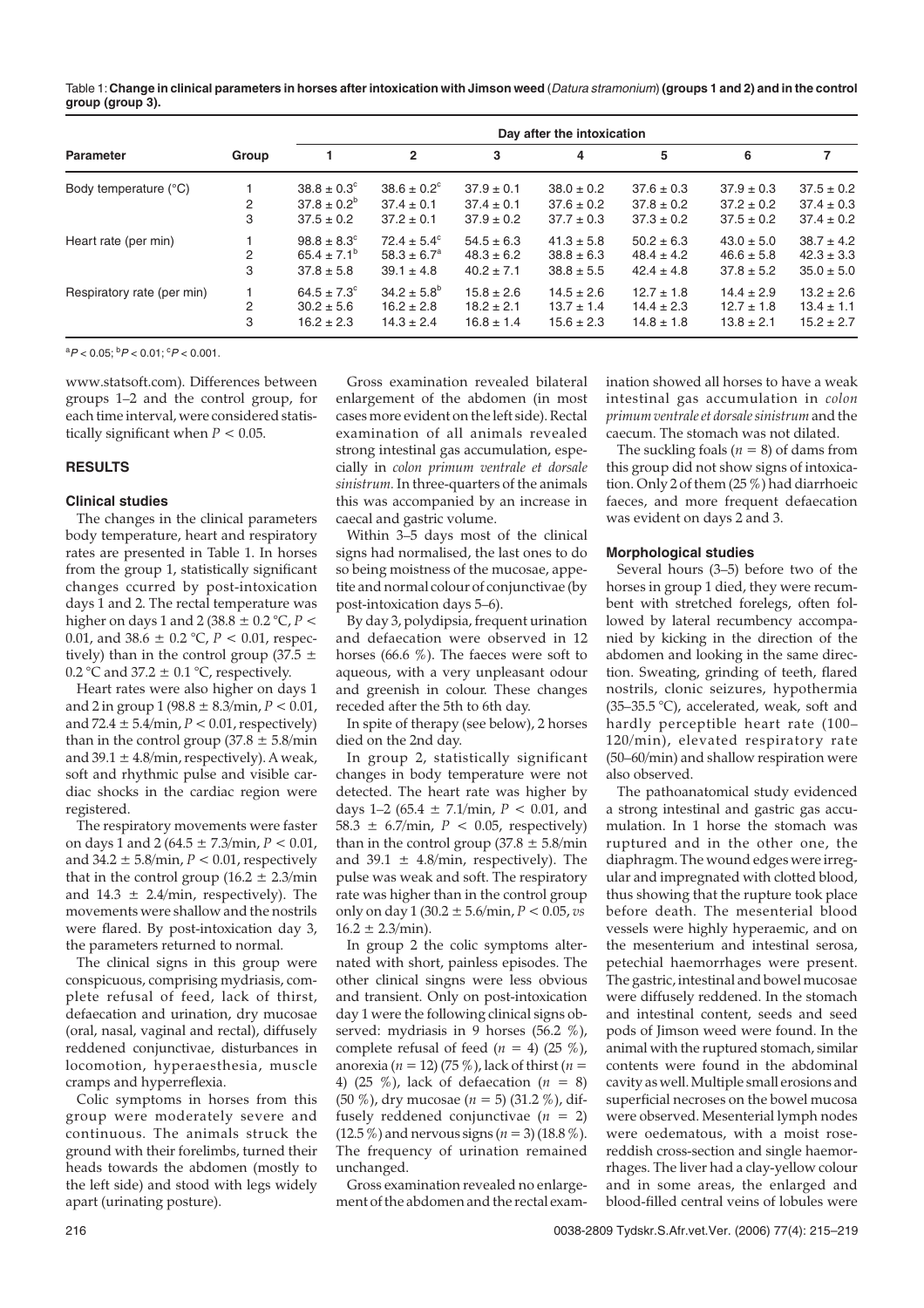clearly distinguishable. The mucosae of the spleen, kidneys, epicardium and the endocardium of both atria exhibited petechial and more extensive haemorrhages. The lungs were strongly reduced in size, hyperaemic with an increased density. The meninges were strongly hyperaemic.

The mucosae of intestines and the colon manifested various degrees of dystrophic-necrotic processes, often resulting in complete desquamation of the lining and glandular epithelium.

Massive hyperaemia of vessels and mucosal oedema, more apparent in the large intestines, was present. The sinuses of mesenterial lymph nodes were filled with erythrocytes and in the parenchyma, single haemorrhages were present. In the lungs, strong congestive hyperaemia and infiltration of the interstitium with erythrocytes was noticed. The cardiac musculature revealed granular dystrophy, cloudy swelling, hyalinisation of the myocardium, hyperaemia and haemorrhages with interstitial oedema (Fig. 1).

In the liver, varying degrees of granular and fatty dystrophy, karyolysis and pyknosis of hepatocytic nuclei was observed (Fig. 2). The central veins and their capillaries were highly distended and overfilled with blood. In the renal parenchyma, extensive, strong and general dystrophic and necrotic changes and disintegration were present, with epithelial desquamation of the renal tubules.

The lethal histopathological changes were similar in both animals.

#### **Treatment**

In horses in group 1, a single gastric lavage with suspension of activated charcoal was performed*via*naso-oesophageal intubation. Half an hour later, a solution of 300 g MgSO<sub>4</sub> (Biovet, Pestera, Bulgaria) and 500 g activated charcoal in 5  $\ell$  water was administered *via* naso-oesophageal intubation.

The inflated intestines were perforated *via* the rectum by means of a long needle covered by the hand. The procedure was performed after identifying the site with the strongest intestinal gas accumulation. For controlling the exiting gas, the needle was connected to a rubber tube, the distal end of which was inserted into a container with water.

A single bloodletting was done in all horses. The amount of blood was calculated according to body weight, on average 10 m//kg. For 4 consecutive days intravenous administration of  $3 \ell$  Ringer solution (Balkanpharma, Troian, Bulgaria), 10 g ascorbic acid (Vitamin C, Biovet, Pestera, Bulgaria), 1 g thiamine



Fig. 1: **Morphological changes in horses after intoxication with Jimson weed** (Datura stramonium)**. Granular dystrophy and hyalinisation of the cytoplasm of myocardiac fibres. Strong blood vessel hyperaemia.** Scale bar = 3 µm.

(Vitamin B<sub>1</sub>, Biovet, Pestera, Bulgaria),  $100$  m $\ell$  sodium N-acethyl methionine (5 % Metionin, Sinaps, Veliko Tarnovo, Bulgaria) and 20 m $\ell$  20 % caffeine sodium benzoate (Biovet, Pestera, Bulgaria) was continued. Medication therapy was extended to intramuscular administration of benzylpenicillin procaine and dihydrostreptomycin (Intramicin, Ceva Sante Animale, France) at a dose of 5 ml/100 kg body weight, every 24 hours. As an antidote, pilocarpine hydrochloride (5 % Pilocarpin, Biovet, Pestera, Bulgaria) was administered subcutaneously: on postintoxication day 1, 100 mg 6 times at 2-hour intervals; on post-intoxication day 2, 100 mg 4 times at 4-hour intervals, and on post-intoxication days 3 and 4, 100 mg 3 times at 6-hour intervals.

During the application of pilocarpine hydrochloride, the clinical status of animals was monitored with regard to the restoration of the moisture levels of visible mucosae, the pupils, heart and respiratory rates, defaecation and urination. After 3–5 administrations of pilocarpine hydrochloride, it was noticed that mucosal moistness was restored, although for a very short time in the beginning (from 30–60 minutes). After 2–3 days, this interval increased to several hours (3–5), but a complete restoration of moistness was only observed by days 5–6. The other clinical parameters normalised between the 3rd and 5th days. The dilated pupils were not influenced during the first 3 days of pilocarpine hydrochloride application, but returned to normal between days 4 and 5.

In horses from group 2, venesection was done on post-intoxication day 1 and 100 mg pilocarpine hydrochloride was administered thrice at 4 hourly intervals.

# **DISCUSSION**

The toxic effect of Jimson weed results from the antimuscarinic action of the alkaloids it contains $3-5,7,16,20,23,35,37$ . The increased heart rate observed by us and by other authors<sup>2,4,10,11,14,15,17,30,44</sup> is due to removal of the parasympathetic component of vagal block and correlated with



Fig. 2: **Morphological changes in horses after intoxication with Jimson weed** (Datura stramonium)**. Toxic liver dystrophy in the region of the central vein.** Scale bar = 2.5 µm.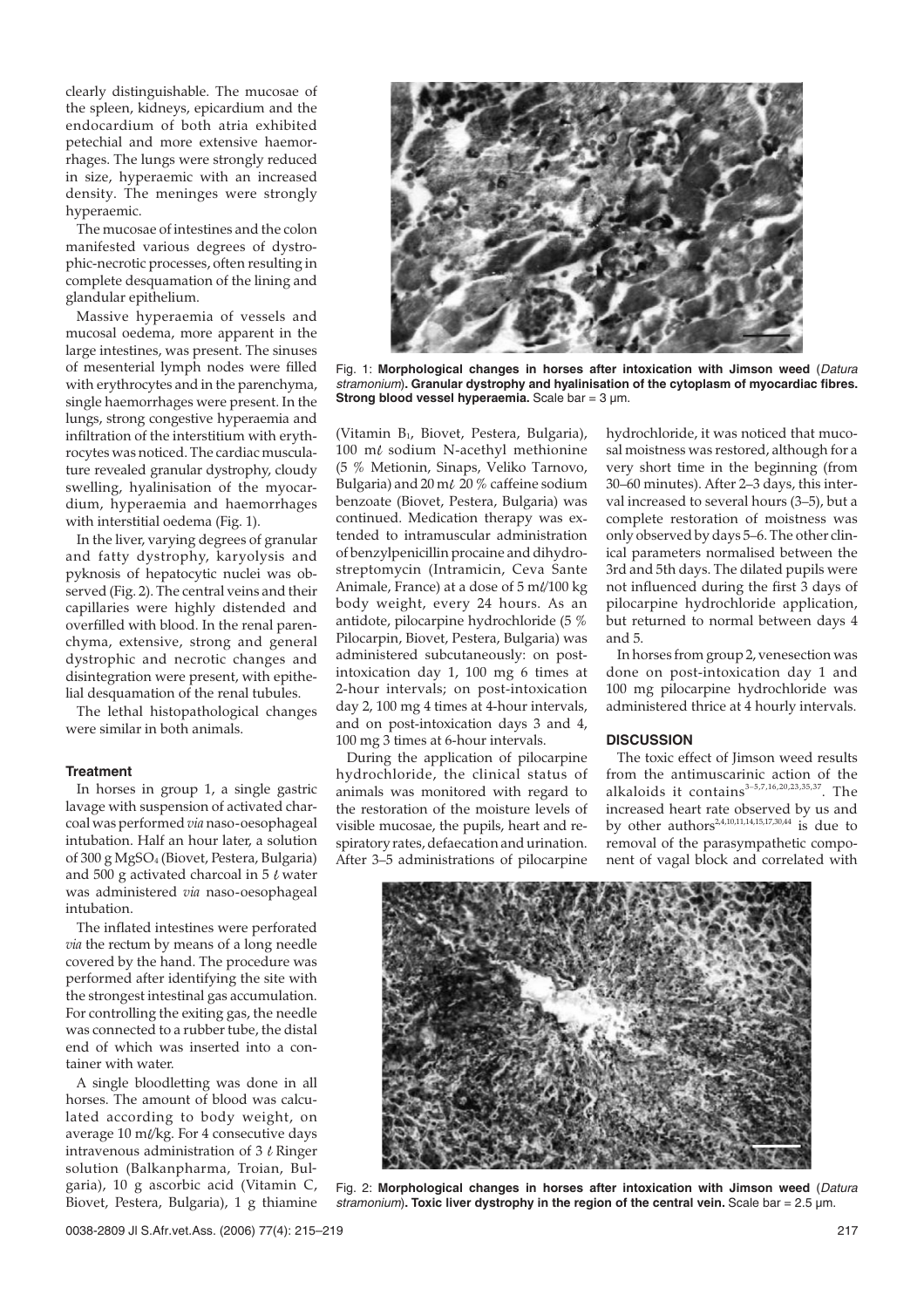observed histopathological alterations (granular dystrophy, cloudy swelling, hyalinisation of the myocardium, hyperaemia, haemorrhages with interstitial oedema). The observed polypnoea with dyspnoea is in accordance with data from literature<sup>4,10,11,14,15,17,30,44</sup>, and are probably a consequence of the colic seizure and corresponds to morphological changes in lung parenchyma – the strong congestive hyperaemia and infiltration of the interstitium with erythrocytes. The dilatation of the pupils is a clinical sign of this intoxication<sup>1,6,14,22,28,29,32,37,39</sup> and was a further manifestation of parasympathetic block<sup>6,10,11,14,15,30,34</sup>. The observed hyperthermia is noteworthy, taking into consideration that peripheal vasoconstriction in humans could not be a cause for elevation in body temperature<sup>8</sup>. On the other hand, owing to the rapid development of the intoxication, we did not see histopathological signs of inflammatory processes in horses at the time of death. It is assumed that hyperthermia was resulting from impaired thermoregulation, correlating with strongly hyperaemic meninges. Alkaloids inhibit the secretion of cholinergic innervated glands and this is an explanation for the dry mucosae (oral, nasal, rectal, vaginal)<sup>2,6,10–12,14–17,19,30,37,39</sup>. Subsequent to the inhibition of parasympathetically innervated organs<sup>16,20,35</sup> a paralytic ileus occurs<sup>39</sup>, followed by secondary intestinal gas accumulation, clinically manifested by acute gastric dilatation, increased bowel volume (especially the colon and caecum) and lack of defaecation. An anticholinergic sign is the constriction of urinary bladder sphincter, resulting in the accumulation of urine, correlating with observed anuria<sup>2,11,14,16,29</sup>. Our observations on the lack of thirst, urination and defaecation are in accordance with the literature<sup>4,11,13–15,17,28,35,45</sup> but differ from cited cases of intoxication $44$ , accompanied with polyuria, polydipsia, and defaecation. In our opinion, these are characteristic features that counteract the intoxication. The nervous signs (disturbances in locomotion, hyperaesthesia, hyperreflexia and tremor, correlating with meningeal hyperaemia) observed by us as well as other investigators<sup>11,21,29,33,42</sup> is in accordance with the well-known CNS signs due to these alkaloids.

Most investigators<sup>2,12,14,19,38</sup> consider physostigmine therapy as the most effective in anticholinergic toxicity. In critical cases, however, the preparation has no effect<sup>38</sup> and it can produce complications such as seizures and cardiac arrhythmia32,36. In Bulgaria, the use of physostigmine has been discontinued and instead its synthetic analogue rivastigmine is employed, but it is for

internal use cannot be used in horses with intoxication. We therefore we used pilocarpine hydrochloride as an antidote – a cholinomimetic with a direct effect (antagonist of cholinoreceptors). There are no data on the relative efficacy of these preparations and whether physostigmine or pilocarpine hydrochloride is more or less effective in Jimson weed (*Datura stramonium*) intoxication remains to be determined.

# **CONCLUSIONS**

The clinical signs manifested after intoxication with Jimson weed were hyperthermia, tachycardia, polypnoea with dyspnoea, acute gastric dilatation, secondary intestinal gas accumulation, mydriasis, dry mucosae, complete refusal of feed, lack of thirst, defaecation and urination. In lactating mares, the course of Jimson weed intoxication was more rapid, without the typical signs. The suckling foals did not manifest signs of intoxication. The prognosis is more favourable if polydipsia, polyuria and frequent defaecation are observed during the recovery from intoxication. The pathomorphological studies showed a toxic liver dystrophy and extensive dystrophic and necrotic changes in the kidneys and myocardium. The applied schedule of treatment is effective in the initial stage of the intoxication.

The clinical signs, morphological alterations and the effect of the treatment in Jimson weed intoxication are directly related to the stage of intoxication.

#### **REFERENCES**

- 1. Al-Shaikh A M, Sablay Z M 2005 Hallucinogenic plant poisoning in children. *Saudi Medical Journal* 26: 118–121
- 2. Amlo H, Haugeng K L, Wickstrøm E, Koss A, Husebye T, Jacobsen D 1997. Poisoning with Jimson weed. Five cases treated with physostigmine. *Tidsskrift for den Norske Laegeforening* 117: 2610–2612
- 3. Arouko H, Matray M D, Braganca C, Mpaka J P, Chinello L, Castaing F, Bartou C, Poisot D 2003 Voluntary poisoning by ingestion of *Datura stramonium.* Another cause of hospitalization in youth seeking strong sensations. *Annales de Medecine Interne* 154: 46–50
- 4. Barney G H, Wilson B J 1963 A rare toxicity syndrome in ponies. *Veterinary Medicine* 58: 419–421
- 5. Berger E, Ashkenazi I 2003 Jimson weed poisoning. *Harefuah* 142: 364–367+397
- $\overline{b}$  Birmes P, Chounet V, Mazerolles M, Cathala B, Schmitt L, Lauque D 2002 Self-poisoning with *Datura stramonium*: 3 case reports. *Presse Medicale* 31: 69–72
- 7. Boumba V A, Mitselou A, Vougiouklakis T 2004 Fatal poisoning from ingestion of *Datura stramonium* seeds. *Veterinary and Human Toxicology* 46: 81–82
- Brown J H, Taylor P 2001 Muscarinic receptor agonists and antagonists. In Hardman J G, Limbird L E, Gilman A G (eds) *Goodman*

& Gilman*, s the pharmacological basis of therapeutics*(10th edn). McGraw-Hill, New York: 141–160

- 9. Calbo Mayo J M, Barba Romero M A, Broseta Viana L, Medrano Gonzalez F 2004 Accidental familiar poisoning by *Datura stramonium. Anales de Medicina Interna* 21: 415
- 10. Castanón López L, Martinez Badás J P, Lapena López de Armentia S, Gomez Mora J, Garcia Arias M L 2000 *Datura stramonium* poisoning. *Anales Espanoles de Pediatria* 53: 53–55
- 11. Chang S S, Wu M L, Deng J F, Lee C C, Chin T F, Liao S J 1999 Poisoning by *Datura* leaves used as edible wild vegetables. *Veterinary and Human Toxicology* 41: 242–245
- 12. Crouch B I, Caravati E M, Summers E H 2001 Jimsonweed toxicity and treatment. *Journal of Pharmaceutical Care in Pain and Symptom Control* 9: 25–30
- 13. Day E J, Dilworth B C 1984 Toxicity of jimson weed seed and cocoa shell meal to broilers. *Poultry Science* 63: 466–468
- 14. Dewitt M S, Swain R, Gibson L B J 1997 The dangers of jimson weed and its abuse by teenagers in the Kanawha Valley of West Virginia. *West Virginia Medical Journal* 93: 182–185
- 15. Djibo A, Brah Bouzou S 2000 Acute intoxication to the 'sobi-lobi' (*Datura*). Apropos of 4 cases in Niger. *Bulletin de la Société de Pathologie Exotique* 93: 294–297
- 16. Dugan G M, Gumbmann M R, Friedman M 1989 Toxicological evaluation of jimson weed (*Datura stramonium*) seed. *Food and Chemical Toxicology* 27: 501–510
- 17. El Dirdiri N I, Wasfi I A, Adam S E, Edds G T 1981 Toxicity of *Datura stramonium* to sheep and goats. *Veterinary and Human Toxicology* 23: 241–246
- 18. Ertekin V, Selimoglu M A, Altinkaynak S 2005 A combination of unusual presentations of *Datura stramonium* intoxication in a child: rhabdomyolysis and fulminant hepatitis. *Journal of Emergency Medicine* 28: 227–228
- 19. Forno F J, Terry R A 1998 Accidental ingestion of jimsonweed by an adolescent. *Journal of the American Osteopathological Association* 98: 502–504
- 20. Friedman M, Levin C E 1989 Composition of jimson weed (*Datura stramonium*) seeds. *Journal of Agricultural Food Chemistry* 37: 998–1005
- 21. Haas L F 1995 *Datura stramonium* (Jimsonweed).*Journal of Neurology Neurosurgery and Psychiatry* 58: 654
- 22. Hanse P. Clerc B 2002 Anisocoria in the dog provoked by a toxic contact with an ornamental plant: *Datura stramonium. Veterinary Ophthalmology* 5: 277–279
- 23. Janssens G, DeWilde R 1989 Toxicity of thornapple (*Datura stramonium* and/or *D. ferox*) seed present in pig feed. *Vlaams Diergeneeskundig Tijdschrift* 58: 84–86
- 24. Keeler R F 1981 Absence of arthrogryposis in newborn Hampshire pigs from sows ingesting toxic levels of jimsonweed during gestation. *Veterinary and Human Toxicology* 23: 413–415
- 25. Kurzbaum A, Simsolo C, Kvasha L, Blum A 2001 Toxic delirium due to *Datura stramonium. Israel Medical Association Journal* 3: 538–539
- 26. Leipold H W, Oehme F W, Cook J E 1973 Congenital arthrogryposis associated with ingestion of jimsonweed by pregnant sows. *Journal of the American Veterinary Medicine*